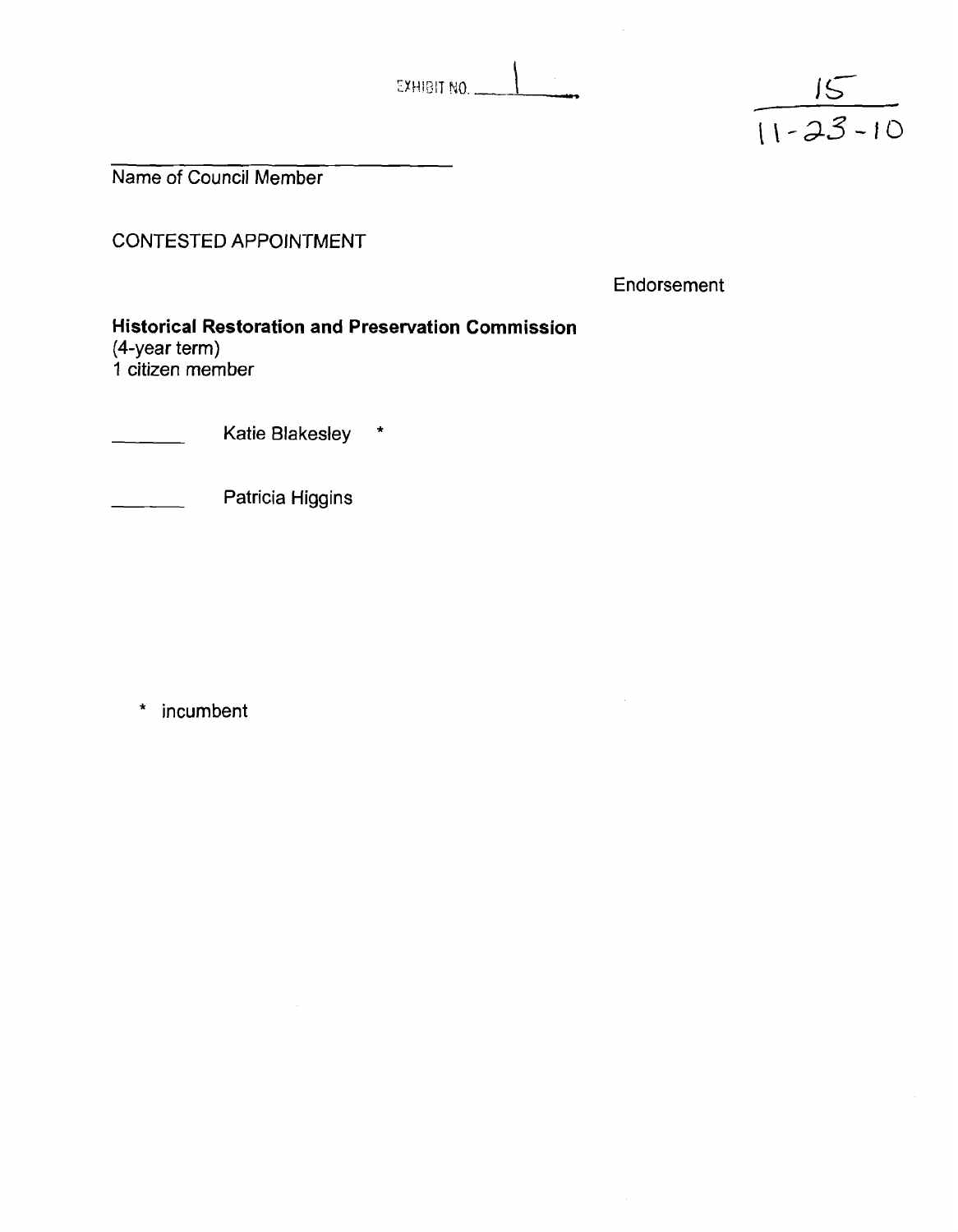Cuty Attorney

Item  $#15$ 

Name of Council Member

CONTESTED APPOINTMENT

Endorsement

### **Historical Restoration and Preservation Commission**

(4-year term) **1** citizen member



S Katie Blakesley \* Peppy, Euille, Donly, Krupieka<br>1 Patricia Higgins *Hushes* 

 $\bar{\tau}$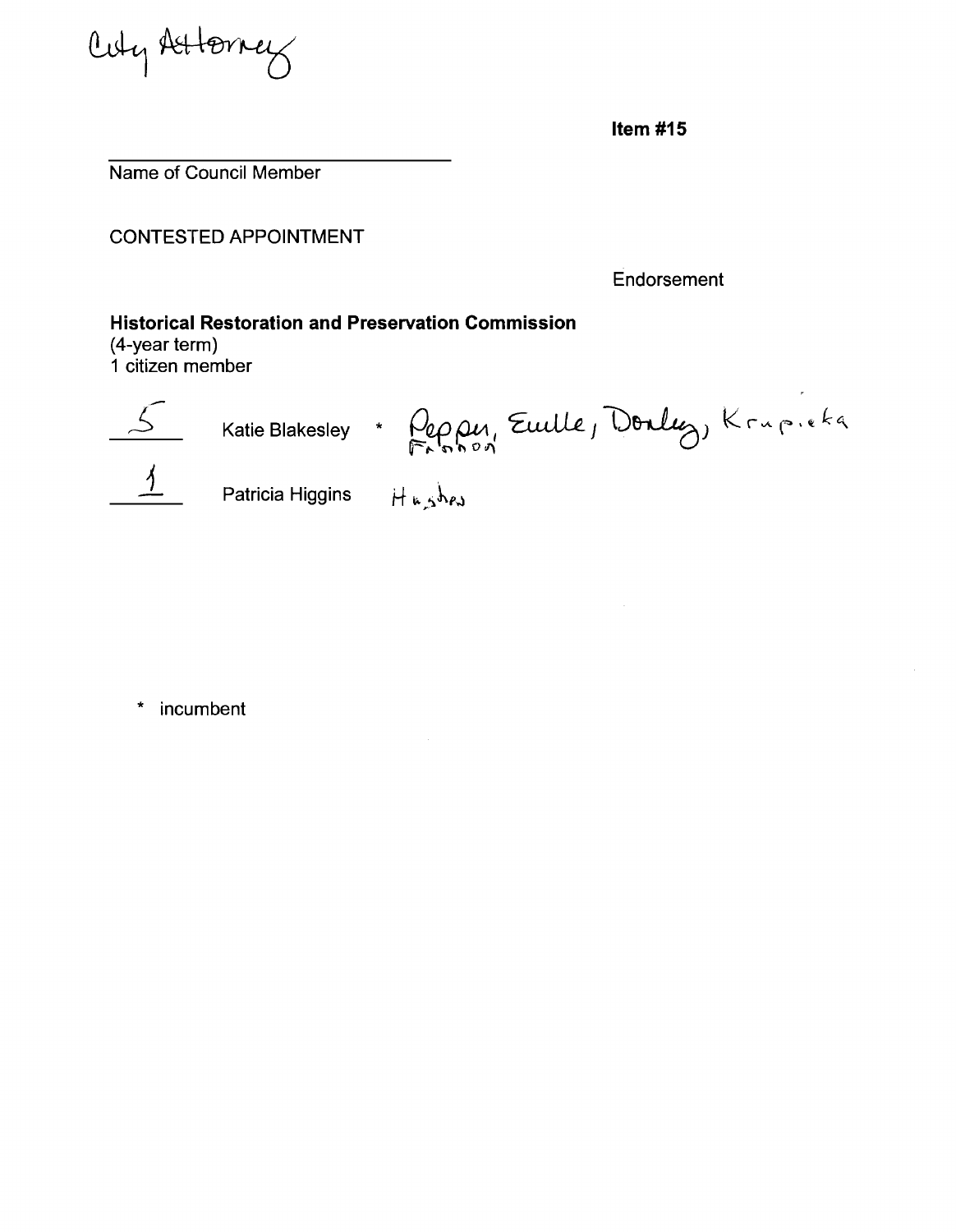**Item #15** 



CONTESTED APPOINTMENT

Endorsement

# **Historical Restoration and Preservation Commission**

(4-year term) **1** citizen member



Katie Blakesley \*



Patricia Higgins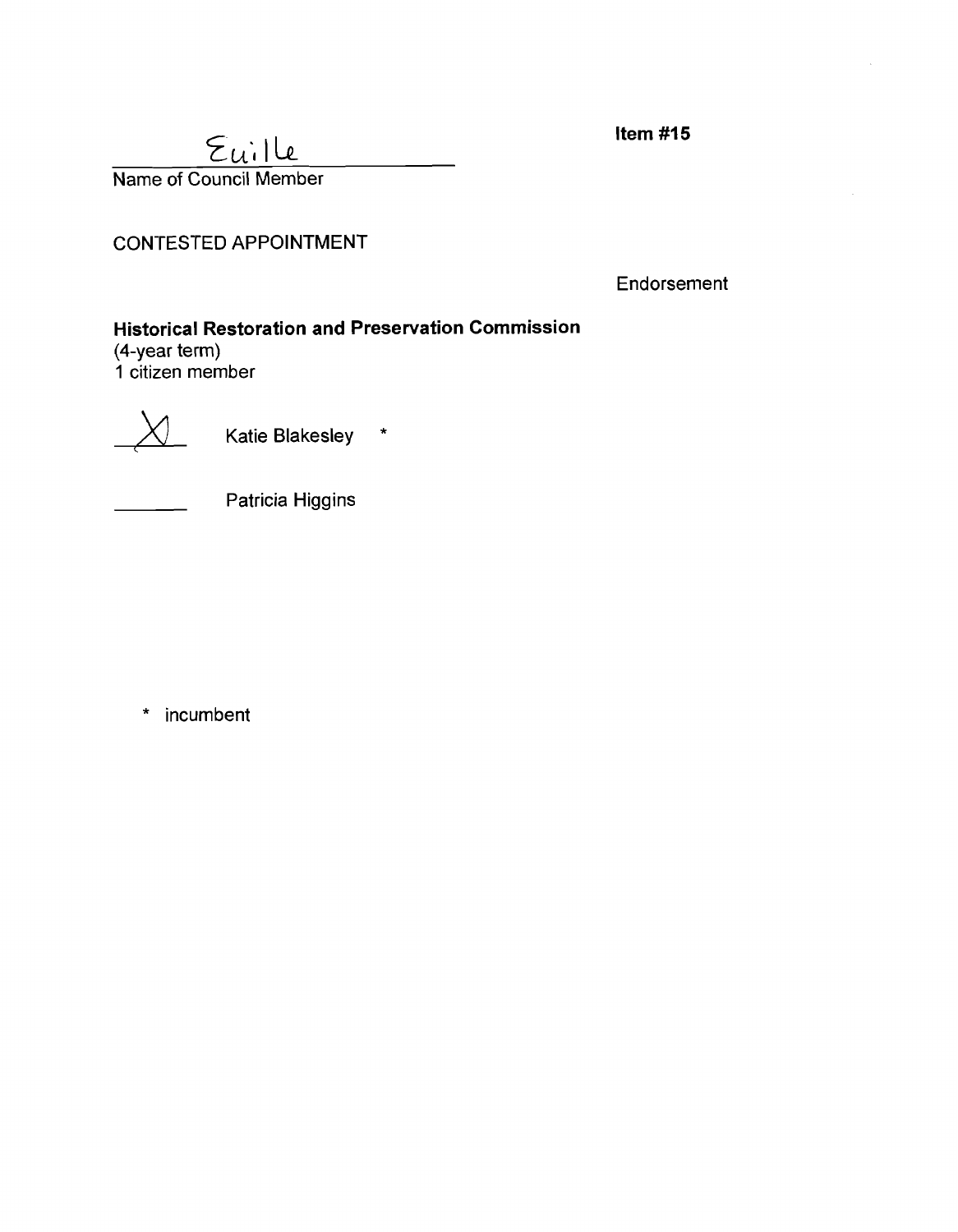Name of Council Member

Item #15

CONTESTED APPOINTMENT

Endorsement

## **Historical Restoration and Preservation Commission**

(4-year term) 1 citizen mernber

Katie Blakesley \*



Patricia Higgins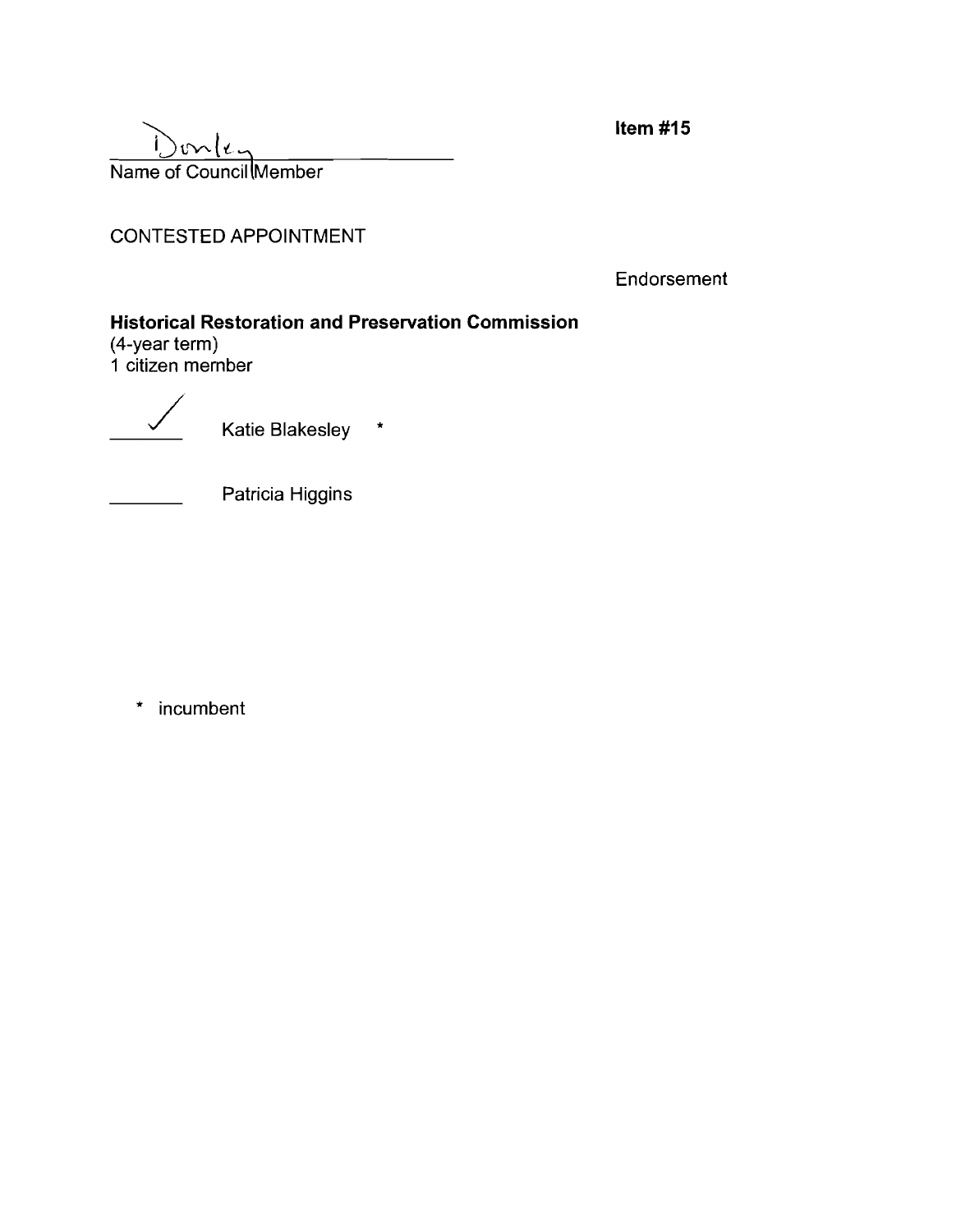

<u>Councilman Fannon</u>

Name of Council Member

CONTESTED APPOINTMENT

Endorsement

**Historical Restoration and Preservation Commission**  (4-year term) **I** citizen member

Katie Blakesley  $\star$ 

![](_page_4_Picture_8.jpeg)

Patricia Higgins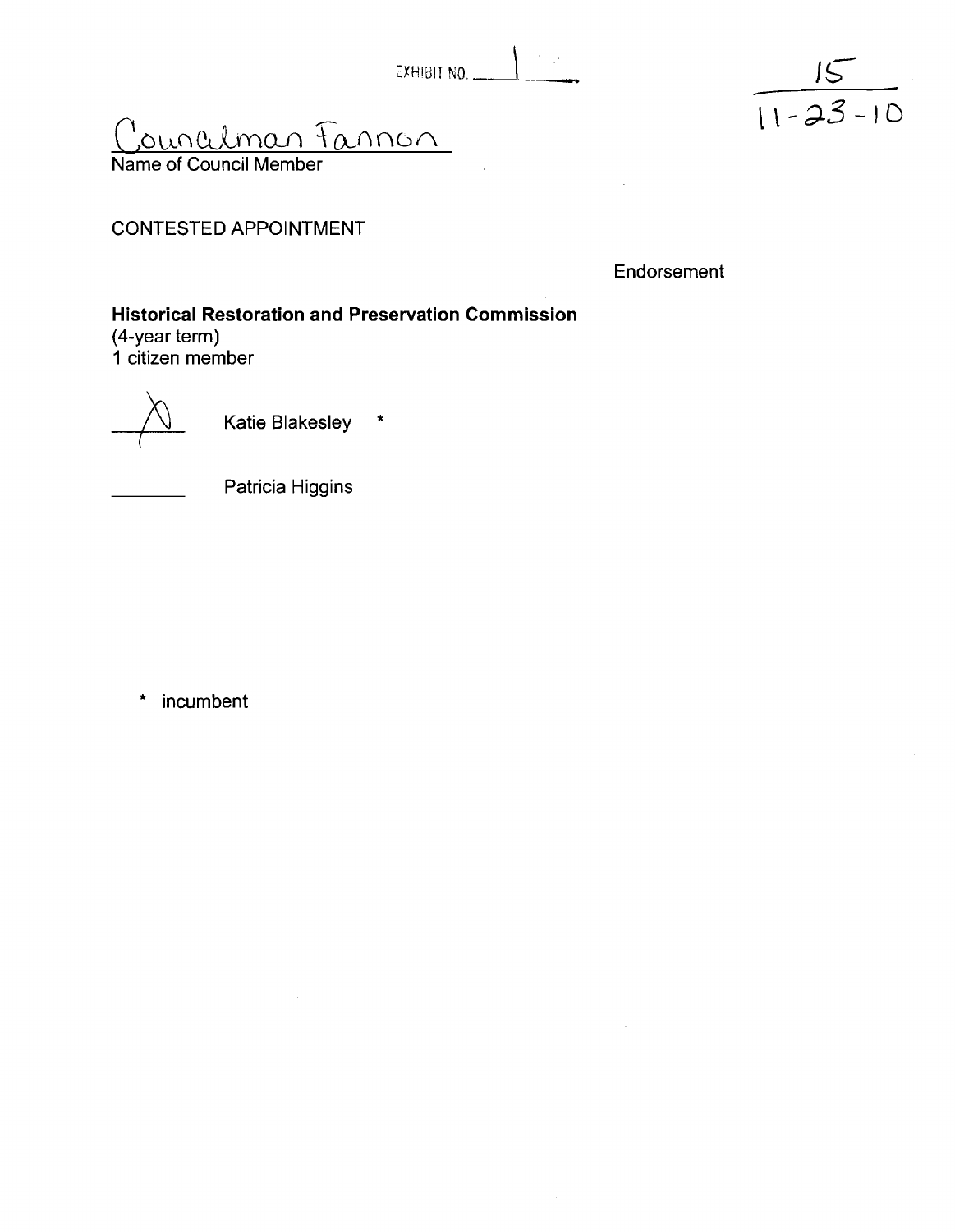Councelwoman Hughes Name of Council Member

![](_page_5_Picture_2.jpeg)

CONTESTED APPOINTMENT

Endorsement

**Historical Restoration and Preservation Commission**  (4-year term) **1** citizen member

1 citizen member<br>
Katie Blakesley \*

Patricia Higgins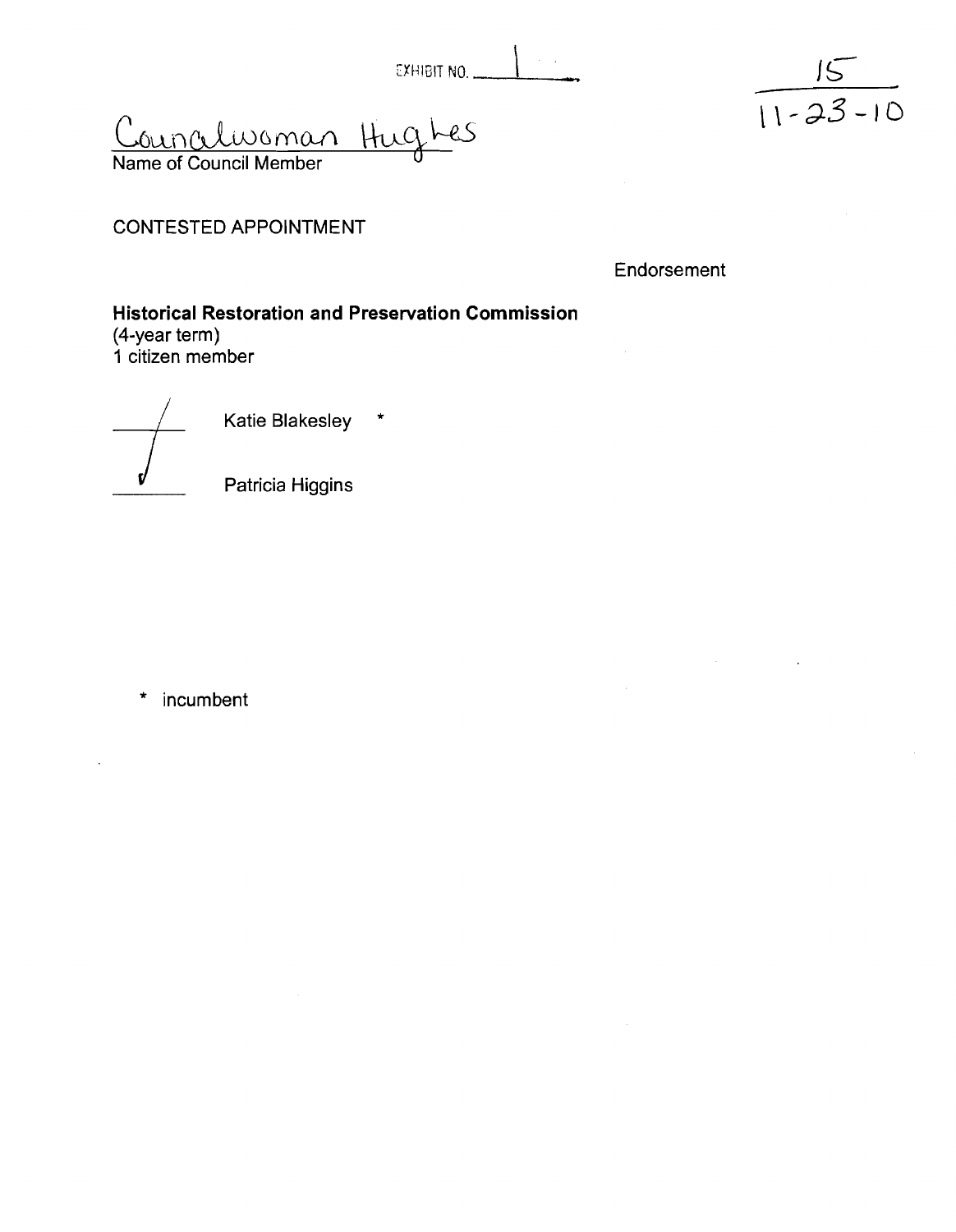| EXHIBIT NO. |  |  |
|-------------|--|--|

<u>Councilman Kripicka</u>

Name of Council Member

CONTESTED APPOINTMENT

**Endorsement** 

 $\frac{15}{11-23-10}$ 

# **Historical Restoration and Preservation Commission** (4-year term) I citizen member 1 citizen member<br>
<del>4</del> Katie Blakesley \*

Patricia Higgins